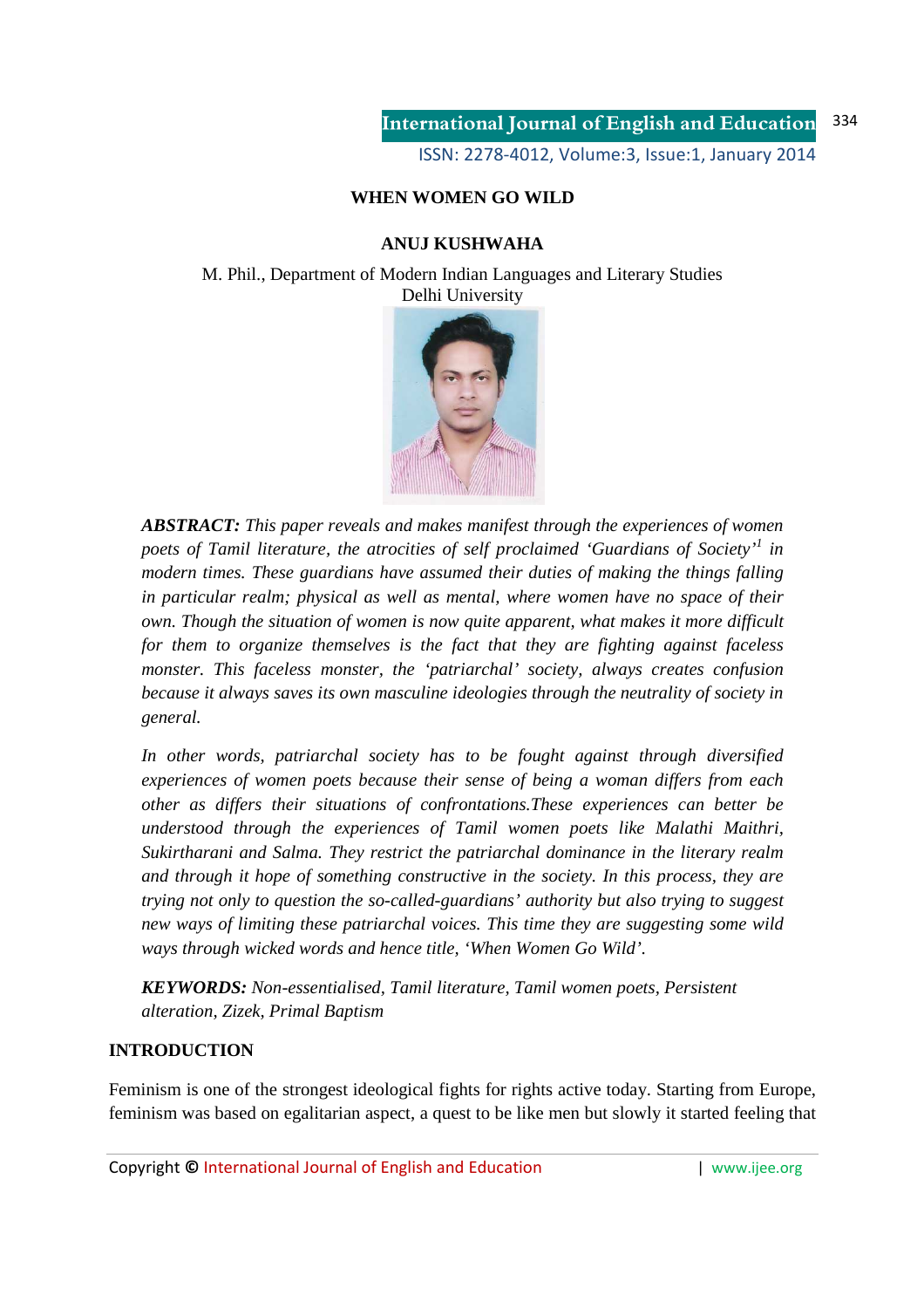### **International Journal of English and Education** 335

ISSN: 2278-4012, Volume:3, Issue:1, January 2014

it can only get deceived by doing so. Children are important aspect of life be it male or female and motherhood needed to be transformed accordingly. Right to vote came with suffragette movement but subjugation was persistent. From household to office it was a well managed cobweb of patriarchy, a kind of matrix of which it was impossible to come out of. With the passage of time feminist realized that problematic of feminism is not simply political but is pervaded throughout: economic, social and cultural. Gayle Rubin in 'Thinking Sex' (1) explains how sex and sexual become troublesome and menacing in a conservative society. Society's inherent attitude which seemed common sense reaction were actually build up and so the reaction against say masturbation, gay sex, perversion, sodomy, prostitution, etc were infused in the masses through political implementation. As the time elapsed more theoretical explanations poured in and ultimately feminism stood on the verge of vulnerability. It essentialised the experience of women. Feminism and international feminism then became the well established abode of European and American affairs. Third world women were simply stereotyped and remained in the background. They were still colonized but this time colonization was intellectual. International feminist fought for third world women depriving them of their own say or voice and yet appropriated their own grand project. Chandra Talpade Mohanty heavily criticized this international frame of feminism which always talks from its own vantage point like homogenizing the experience of Arab and Muslim women (2). In this way solution found never really helped these women. In India too women were essentialised in the same way. For example experience of an anglicized women and experience of a native non anglicized women would be way too different as far as feminism is concerned but usually the former's account is taken into consideration and this problematizes the scenario (3). Keeping in mind such points, there is an effort been made in this respect by analyzing the experience of Tamil feminism through their poetry which at times is autobiographical.

## **STUDY**

With the advent of modern tamil literature, strong urge was felt for the restoration of lost tamil culture under the influence of colonial empire. Inevitably, the problematics of resolving the women's issue and education too emerged along with the national issue of freedom struggle. The outcome of these problems somehow, to summarize, was a synthesis of ancient and modern perspectives. So when the reformers like Vidanayagam Pillai and Thiru Vi Ka and others started advocating for women's education one factor remained constant as ever: chastity. In this regard, C.S. Lakshmi writes: "the one and only code that governed the life the lives of tamil women was embodied in *karpu*, the concept of chastity."(4) And again regarding the education of women commenting on Pillai's endeavour, she exerts: "Pillai *allayed* fears that educated women would disobey their husbands by saying that a bird however high it flew was confined to the sky, so also a woman to a man."(5) This had been the inherent attitude of Tamil society towards women since ancient times. Through these propagandist comments, they checked and controlled the private and public life of women. They were stereo-typed as mothers and wife. Therefore,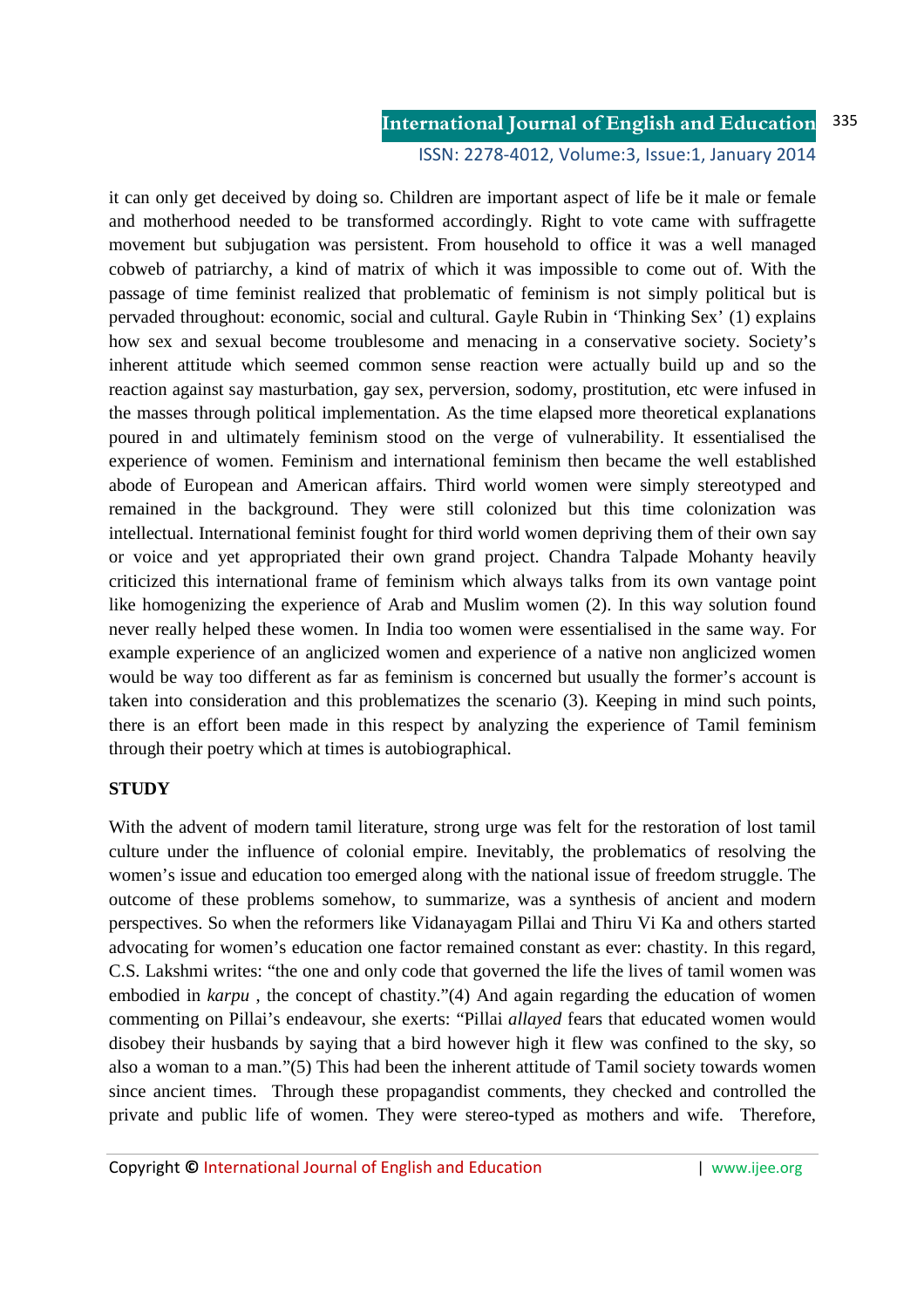women need to educated but only to be efficient "companion, mistress" of the husband so that man, who is acquiring the modern education and view, is adequately assisted by wife. In this sense, their identity relied on and was reflected only through father-figures.

In Purananuru, a poetic work belonging to Sangam period, a poem exhibits a mother's duties: "To bring forth and rear a son is my duty, to make him noble is the father's" (6)

and yet again in another poem:

 Her delight when she heard that her son fell in battle felling an elephant was greater, than at his birth" (7)

The notion of motherhood in this way was essentialized within the child rearing. This means she had no direct accessibility to the nation. These are some of the problems which have succeeded in retaining their consistency since ancient times. In order to validate and make these aspects (like valor, nation, etc) innate, the mother-metaphors were used. C.S. Lakshmi explicates, "Tamil mother became the central element of purity of progeny and authenticator of historical continuity" (8). The stability of the patriarchy resided in stability of mother-metaphor. In so doing, everything associated with mother becomes the signifier of nation and therefore to protect women is the ethical job of men. Therefore, the imagery of fertility (begetter of soldier), breastsfeeding, veneration, etc are associated with women. In this ritualistic veneration engendering literature, women have almost lost their expression, subjectivity and their voice and this has happened throughout Tamil history. Of course, the guardians of society cannot afford to disintegrate the conception of country as mother.

It is precisely against these conceptions that the modern tamil women poets, namely Malathi Maithry, Salma, Kutti Revathy and Sukirtharani, penned their voices.

First of all, a question of how these poets can be viewed emerges. Apparently, all these poets differ from each other in the treatment of their own versions of feminism. For example, Malathi Maithry's feminism finds the expression in mother imagery which reflects her experience of motherhood, Salma dwells more on imaginary, Sukirtharani on subaltern experience and so on.

Kristeva proposes that "We cannot gain access to the temporal scene, i.e., to political affairs, except by identifying with the values considered to be masculine (dominance, superego, the endorsed communicative word that institutes stable social exchange)… and by this identification gain entry to social experience."(9)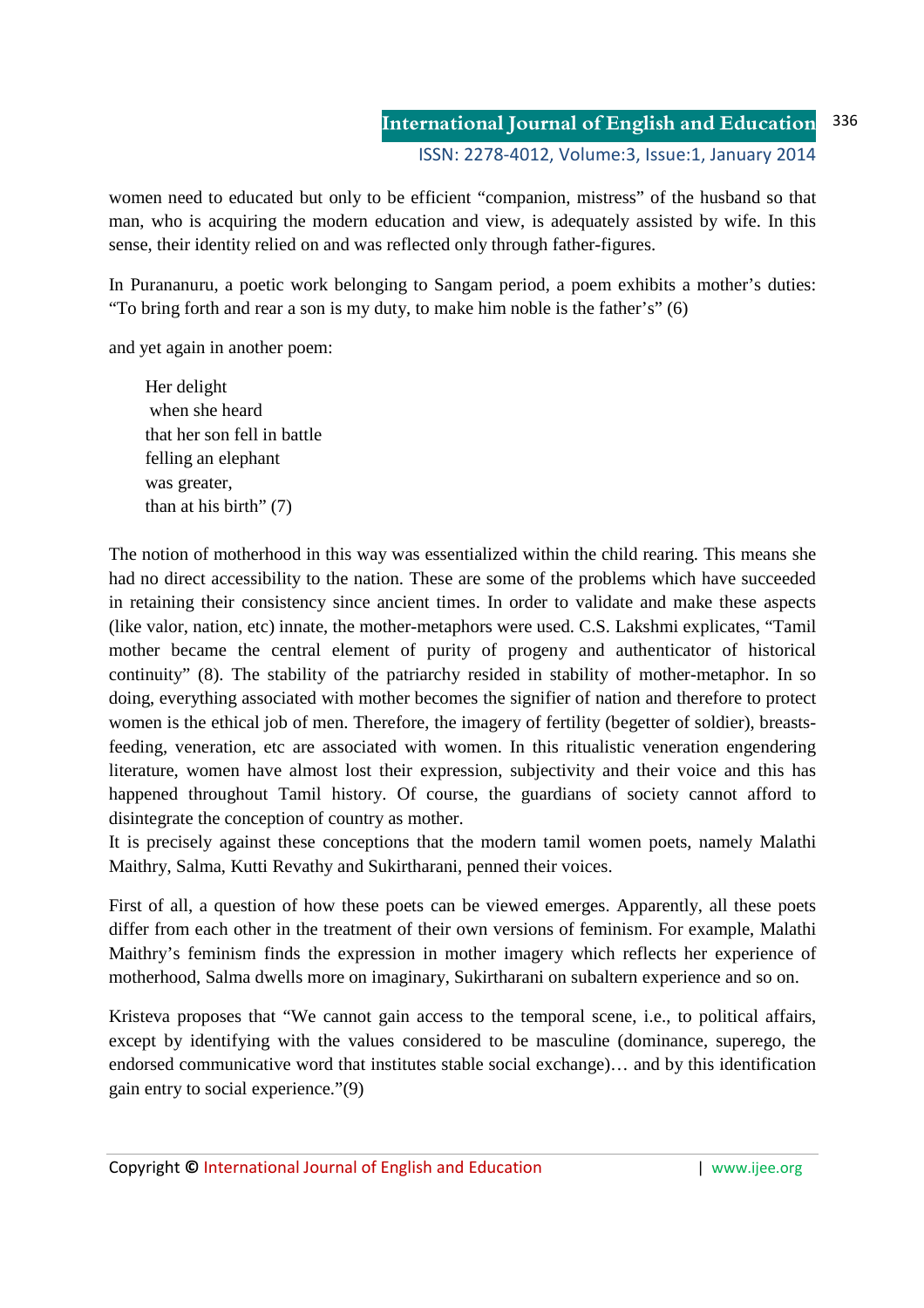This somehow proves to be pitfall for Tamil women poets. The counter intuition lies in the fact that these poets are adamant in acquiring a language devoid of any phallic significance. Malathi Maithri in her poem 'Language change' defies words at symbolic level. For her "dreams become cruel gods/ abuse becomes chosen gods" (10) and she finds respite in demon since "the language of Satan becomes the day." The expression is sought here through negation. Sukirtharani is even more radical who demands a language "which no one has spoken so far/ which is not conveyed through signs and gestures. (WGWW, 2012: 193)" Sukirtharani in this sense defies the whole symbolic structure through the negation.

All this is stratified at the imaginary level. Gayatri Chakraborty Spivak writes off referring Catherine Clement:

"One would cut through all the heavy layers of ideology that have borne down since the beginnings of the family and private property: that can be done only in imagination. And this is precisely what feminist action is all about: to change the imaginary in order to be able to act on the real, to change the very forms of language which by its structure and history has been subject to a law that is patrilinear, therefore masculine (11)"

Clement's comment, however, does not mean that Malathi and Sukirtharani are engaged in the useless toil, though the impossibility of subversion of symbolic does pertain. Rather it carves a cleavage through which a 'persistent alteration' (12) of impossibility of subversion sustains. It is here that the potency of art lies. Art through form and content gives expression to this impossibility of subversion. Helene Cixous in same essay by Spivak is quoted (in context of Cixous's displacing hierarchized binary opposition): ""She (woman) does not exist, she may be nonexistent; but there must be something of her". She (Cixous) relates man to his particular "torment, his desire to be (at) the origin""(13). There is a certain proximity to the poets' desire of language of their own. We have already seen that man has relied on mother-metaphor in search of his own identity. The stability of mother "necessitates no redefinition or search of who the Tamil man is or what his actions ought to be (14)".

C.S. Lakshmi writes of women's role in Thirukkural: "Thirukkural, the Bible of Tamils, referred to women in three roles—wives, mothers and distracters of men from doing their 'manly' duties (15)". This manly duty is ethical, social and spiritual. How, then, the women prove to be distracters? Slavoj Zizek provides a pertinent answer to this and also a way out. In his work "Otto Weininger or Women doesn't exist", he explicates the misogynist work viz. 'Sex and Character' by Weininger in 1903 (16). 'Woman is a passive, impressionable object, which means that she is entirely dominated by sexuality', '… In aesthetics beauty is created by love… all beauty is really more a projection, an emanation of the requirements of love; and so the beauty of woman is not apart from love… is the love of man; they are not two things but one and the same thing' (17). For Weininger, love is a 'quilt' where a man hides his guilt that he is not able to perform ethical duties. Woman for him is 'kind of empty projection screen' in which the man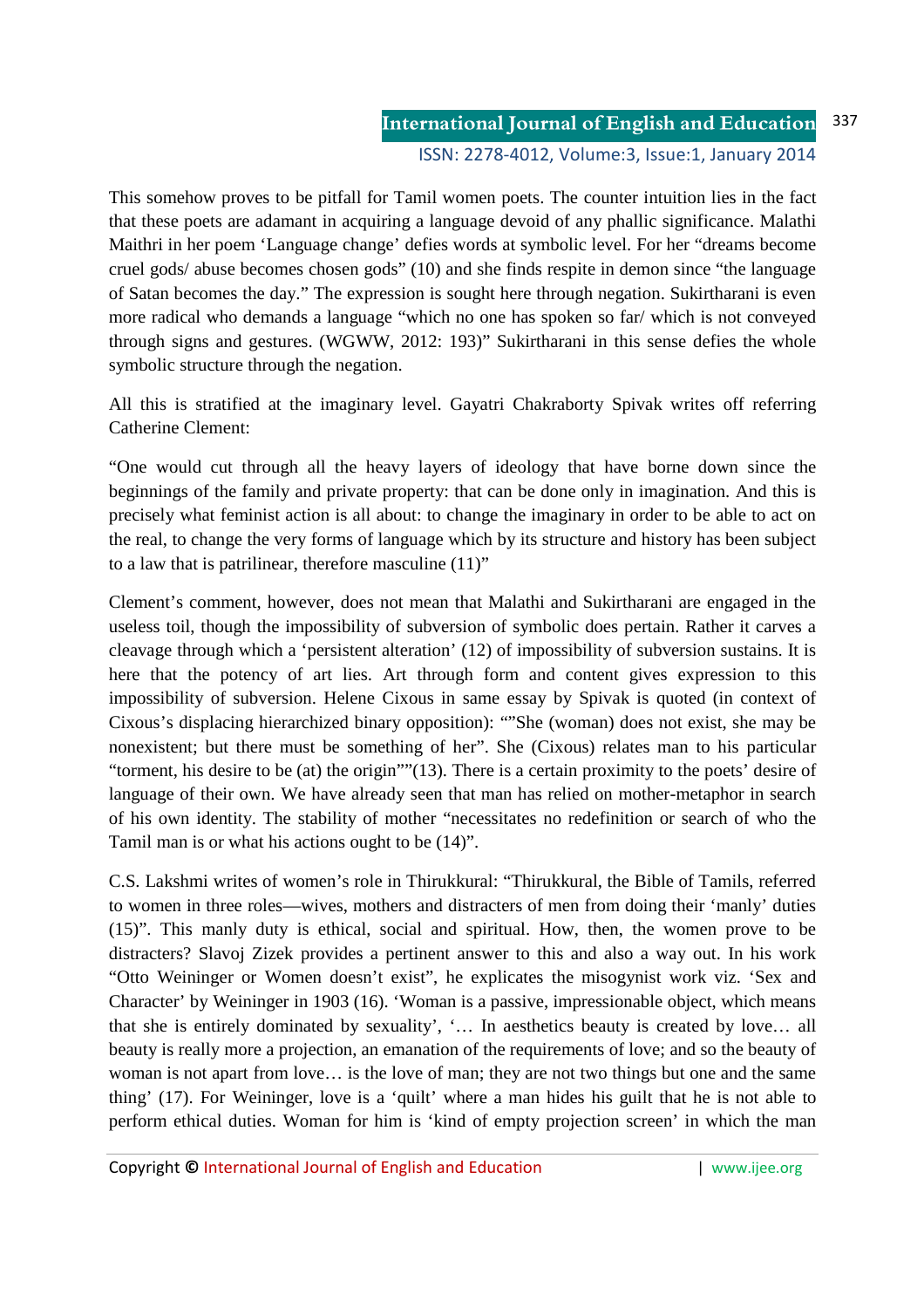imparts his ideal image/self. In this way woman doesn't exist on her own but rather exist as a sin of man, sin of not committing ethical duties.

For Malathi Maithri, mother-figure is extremely important. It is through this that she projects her 'self': her experience as mother and her love for the nature. In 'Bhumadevi', baby- daughter asks her mother: "Amma, How did you give birth and survive?" Later, the baby imagines how "her grandmother,/ giving birth to the whole wide world/ like a hen laying an egg"(WGWW, 2012: 67). The evocation of such imagery through imagination of a kid puts forth the unique relationship of a woman to her daughter and nature. And this is important for Malathi in particular because her sense of motherhood encompasses the whole idea of society itself. It is by giving such expressions to maternity that she is able to get closer to what Kristeva calls 'third generation' (18) of women. We need to keep in mind that Malathi Maithri has been actively involved in social activities (WGWW, 2102: 17)

So for her this is the expression of feminine through which she thrusts the symbolic realm keeping in mind the pace of general feministic attitude. It is here that these feminist differ from Kristeva who, in turn, craves for 'masculine values'. The very femininity gives them their due. The imagery of 'grandmother/ giving birth to the whole wide world' seems to be inculcated from the religious belief that nature, "the feminine and creative principle of the cosmos" (19), is the begetter (like the grandmother) of the cosmos. In this regard Vandana Shiva writes:

"All existence arises from this primordial energy (i.e. Shakti) which is the substance of everything, pervading everything. The manifestation of this power, this energy, is called Nature (Prakriti)." And world is what 'world' is only in "conjunction with the masculine principle (Purusha)" (20). This indeed makes me think of Weininger's assertion again that woman doesn't exist by herself. Certainly, in Indian context she doesn't exist in the symbolic realm ("conjunction with the masculine power"), she is all encompassing, all pervading and this explains exactly why man's "torment, his desire to be (at) the origin" exist.

It is not surprising then that the space (cosmos) which is feminine has unique association with women. Maithri celebrates this connection with the working women in her yet another poem "Camels, horses and a fish basket".

 My grandmother had … a fish basket. ………………………… At earliest dawn When even the morning star Hesitated to appear, She swept the courtyard…" and when she is away to the village to sell fish,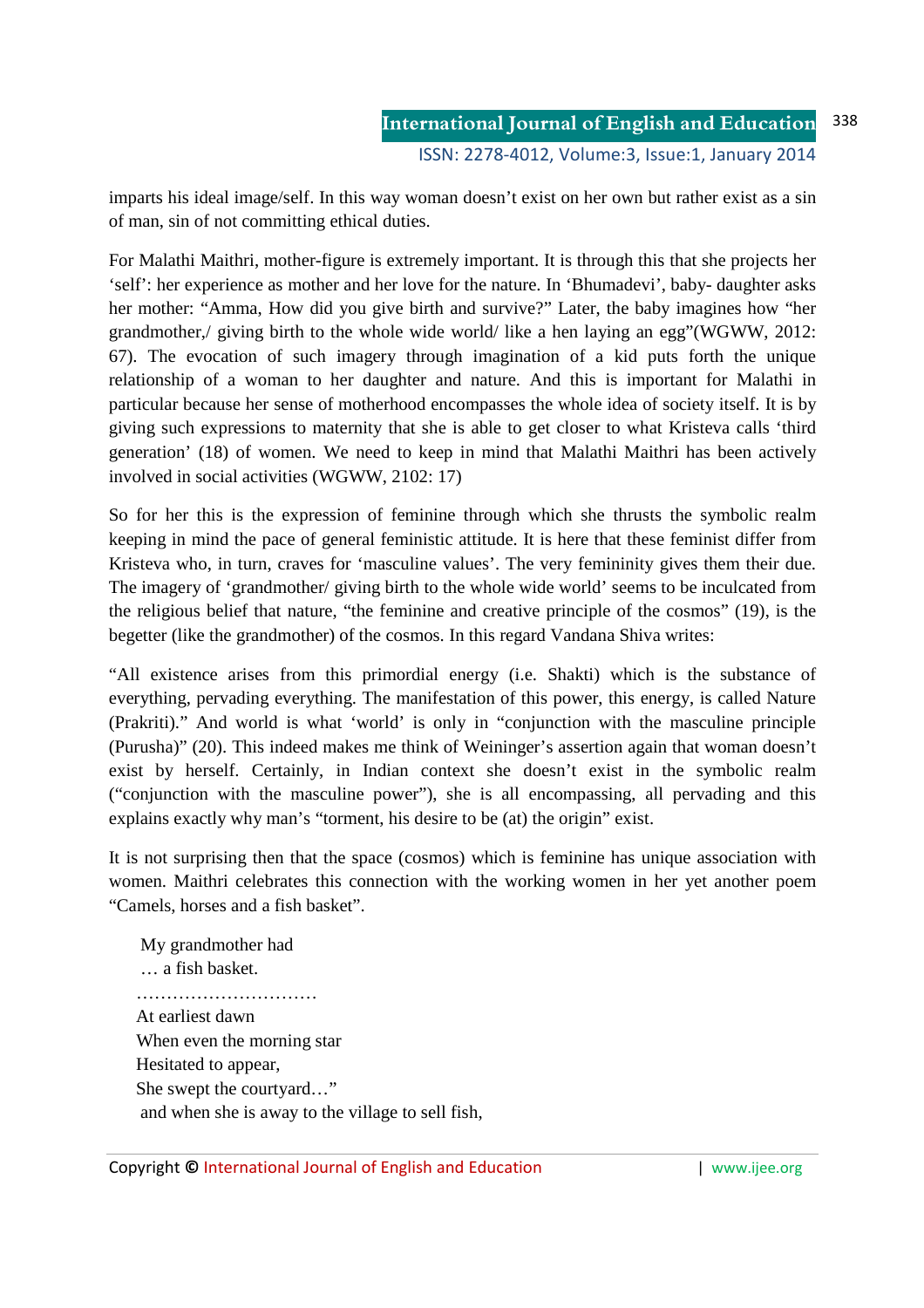A cool breeze untouched by light Held her hands, accompanying her And wiping away her fatigue." (WGWW, 2102: 97)

Maithri exhibits very artistically the union of work and nature; productivity and nature. She sold her fish and "filled the empty basket with…" food to be eaten by kids. This very 'grandmother' is the essence of fertility (production) and investment (kids). It is somewhere here that Kristeva's idea of third generation lies but Malathi got it in altogether different way.

Feminists' engagement with nature and, therefore, with space is banal in such discourse. While Malathi Maithri thought of nature as 'grand'mother, taking maternity at the primordial stage, i.e. cosmos, other women poets thought of space in different way.

For Sukirtharani, space generates her experience of her own caste, untouchability and therefore subalternity. Few things at the very manifestation call forth some questioning: How Sukirtharani's position can be viewed? How the position of these women poets can be taken into account?

Feminism, as it is already discussed, plays a role of 'consistent subversion of impossibility', and therefore, what all is spoken and written through them automatically become political. But why is it so? It is because their experience, their sense of living is always marginal; marginal as women and marginal as subaltern. Gilles Deleuze and Felix Guattari write: "A minor literature doesn't come from a minor language; it is rather that which minority constructs within major language "(21). Women's experience is minority because it is always in constant flux with major male experience. Through such an experience when these women poets desire separate language of expression isn't it a minority's experience then? Is it not the cause of deterritorialisation of mainstream experience? This can now be argued that both minor and marginal reside in women as such. Deleuze and Guattari assert: "It is literature that produces an active solidarity in spite of skepticism; and if the writer is in the margins or completely outside his or her fragile community, this situation allows the writer all the more possibility to express another possible community" (22). In this sense the poetry of these poets are political. 'Another possible community', which remains manifest in the poems like "My home", "Demon language" by Malathi Maithri; "Infant language", "I speak up bluntly" by Sukirtharani, is fruitful in this regard. In 'I speak up bluntly', speaker reveals her trouble in identifying with her community and caste. The shame the speaker felt in association with caste turns into a radical acceptance of it in the end:

 But now If anyone asks me I speak up bluntly: I am a Pariachi (WGWW, 2012: 197)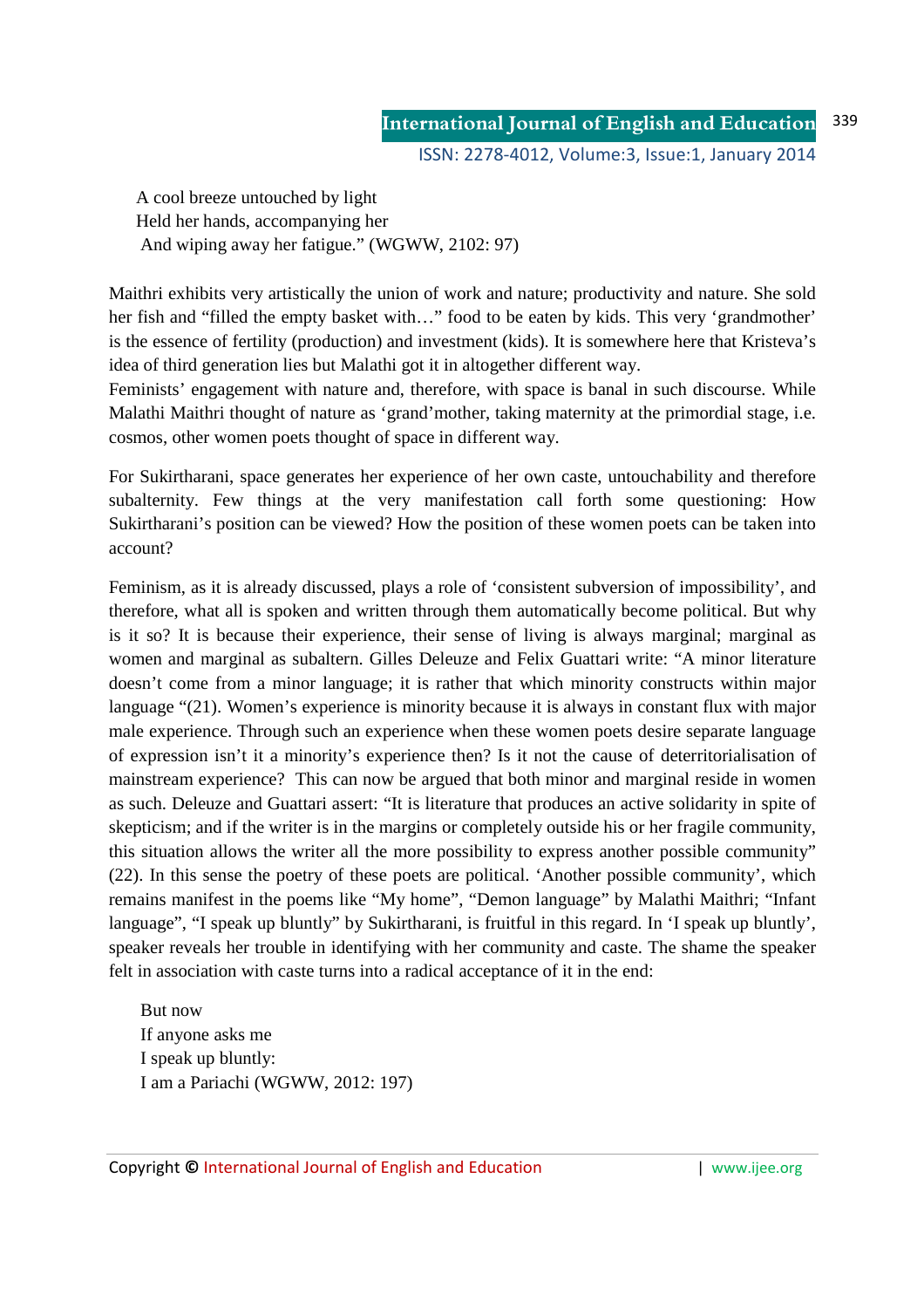But will this Pariachi be able to come out of her subalternity? In India, there is a political intervention in a sense that there is reservation for women (in colleges, now in parliament), Sc/St and recently for Obc. This reservation is meant for the promotion of bridging the gap between Generals and minors along with the safeguard of their interests. Then why is it so that even after the effective implementation of these reservations, the gap is not able to be bridged? Recently, when Ashis Nandy commented on Obc, Sc and St saying that they are the most corrupt, he was encountered by " one of the panelists Ashutosh, a TV journalist.

 This is the most bizarre statement I have heard. The Brahmins and the upper cast can do away with all the corruption but when a low caste person emulates the same thing it becomes so wrong. Such a statement is not right,he said. (23)

Hidden beneath this comment is the fact that why a Pariachi will not be able to come out of his/her subalternity. In metropolitan cities these categories are privileged because through reservation they gain access to power, influential position from where their voices are heard; the voices gain potency. So, civil servants, authors, intellectuals represent and re-present (24) these caste and communities. Yet even if Sc/St wants to leave its subalternity, he will not be able to do that. Precisely for two reasons: first is primal baptism, where "a word is connected to an object or the set of objects… and this link (of primal baptism) maintains itself even if the cluster of descriptive features which initially determined the meaning of word changes completely" (25). In short, form remains the same even if the content is shifted radically and it is on the basis of form itself that the content is assumed. So Pariachi remains Pariachi even if he/she lives the life of elite. Their content as such is 'assumed'. Second reason is of course political. The politics of vote bank does not allow subalterns (Sc/St in particular) to come out of this condition through alluring negotiations. It is evident that subalterns in distant rural places do not have access to such privileges and therefore they are subjugated by upper caste and by the elite of their own caste. So there are 'elite' subalterns and 'subaltern' subalterns and elite subaltern enjoys his subalternity under the quilt of subaltern while the other one remains deprived. However, the same acts as boon for poets like Sukirtharani because keeping the hold of their own subalternity, they will be able to get themselves engaged in the ideological flow as well as they will check the elite of their class and caste. Writing in twenty first century about the subaltern experience, Sukirtharani makes the reader think of the humanity in this much-informed-world. In "A faint smell of meat", she explicates what is 'assumed' by others. The whole poem needs mentioning here:

 In their minds I, who smell faintly of meat, My house where bones hang Stripped entirely of flesh, And my street Where young men wander without restraint Making loud music

Copyright © International Journal of English and Education | www.ijee.org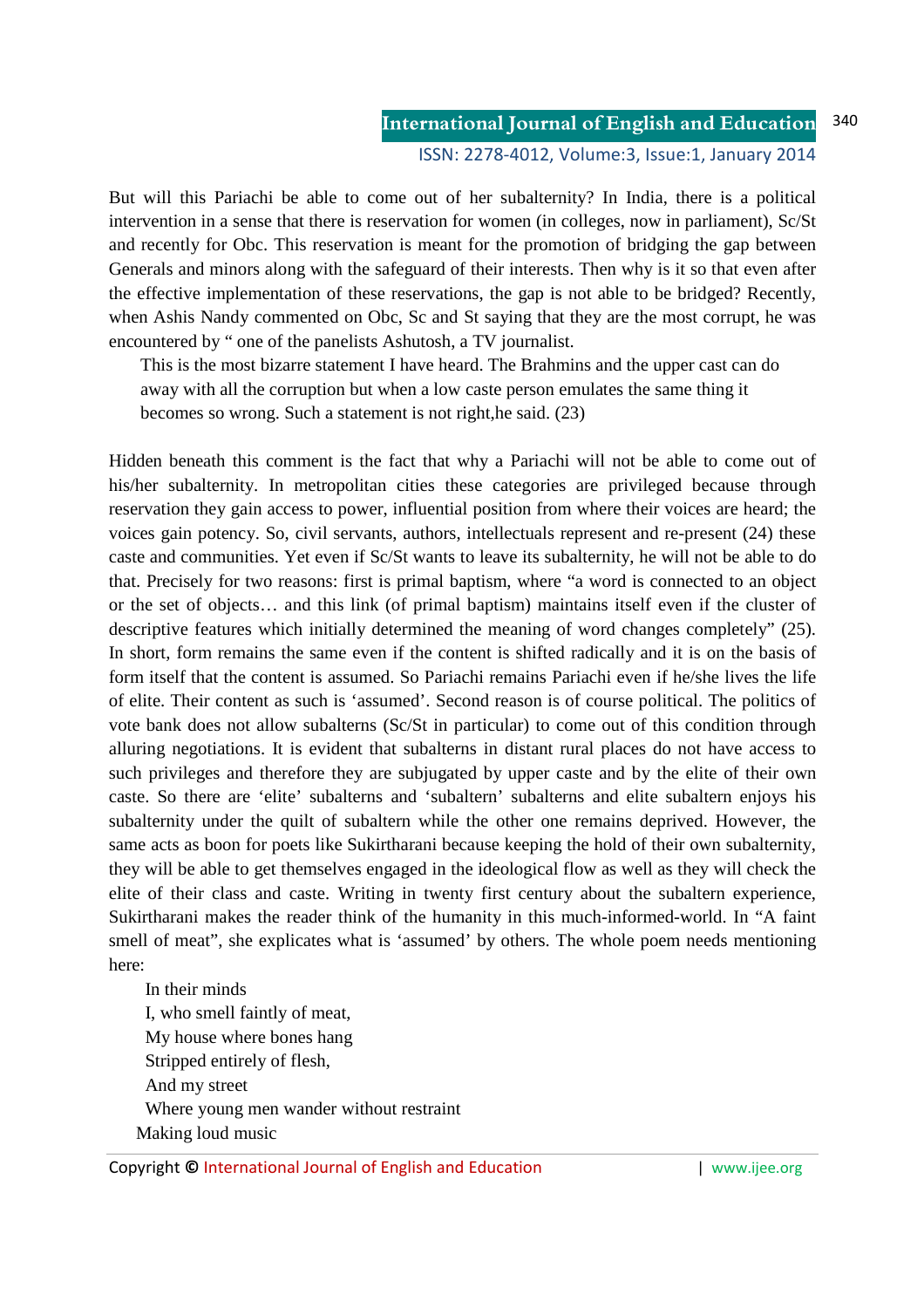From coconut shells strung with skin Are all 'at the furthest point of our town'. But I, I keep assuring them We stand at the forefront." (emphasis mine, WGWW, 2102: 199)

One can easily grasp the connection between a Pariachi and space. They exist "at the furthest point of our town" and hence things are worked up and 'assumed' as if they are Weininger's women who are like 'empty projection screen' (26) where one can entertain his fantasy as per convenience. This same space is, at times, internalized in the poems like 'Infant language' where speaker wants her space, her subjectivity.

In the introduction to Wild Girls Wicked Words, Lakshmi Holmstrom writes about Sukirtharani's communities' occupation in which they were "to take away the carcasses of the dead animals belonging to the upper class people, and to bury and burn them. For this they were paid in grain" (WGWW, 2012: 24). Their segregation from material world and its manifestation in the literature indeed brings conundrum as far as the normative acceptance of subaltern is concerned. Vinay Bahl points out:

 In short, subaltern studies left out from their consideration material culture, such as clothes, food, furniture, living and working conditions, housing, technology, and financial system, and failed to show how material culture is produced by human agency in the process of social interaction. Moreover, this material culture is also important in the formation of the value culture of people along with the psychic activity of the brain. Besides leaving out the material aspect of people's culture, the subaltern studies' approach is not even capable of

 creating any emancipatory politics for the masses in whose name it came into existence. (27) A very thin line of conscience then segregates the poets from those who are lucratively involved in the caste politics. Sukirtharani in this sense, at least, represent and re-present her class and caste appropriately.

Salma is a poet who deals extensively with private space, marriage and urban experiences. Her poems like 'The rust of silence', 'A midnight tale', 'The contract'; 'Solitude of painted house', 'Paths', 'Closure', etc focus on the exclusivity of different type. There is the solitude infested with solidarity, exclusivity is aligned with suggestiveness. In fact, Salma gives the impression of one of those poets who can be considered as cornered. Not cornered in the sense that they are completely derelicted but the one whose expressions confide in the corner and cornered situation. Gaston Bachelard, a French philosopher, notable phenomenologist in his work "The Poetics of Space" proposes:

 every *corner* in a house, every angle in a room, every inch of a secluded space in which we like to hide, or withdraw into ourselves; is a symbol of solitude for the imagination; that is to say, it is the germ of the room, or of a house. (28)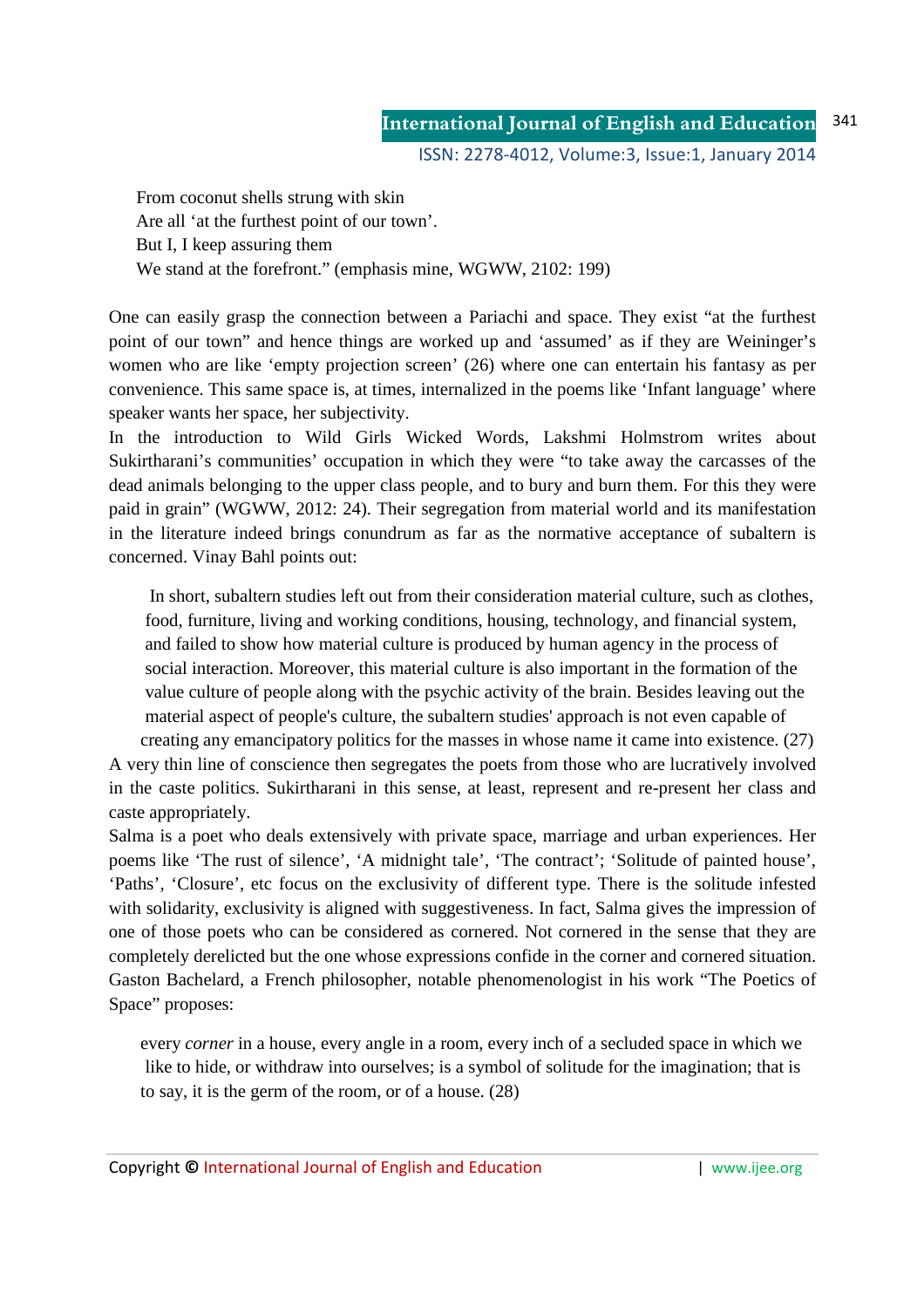### **International Journal of English and Education** 342

ISSN: 2278-4012, Volume:3, Issue:1, January 2014

This at the same time is the negation of universe. In this sense Salma is different from the other poets, who, no doubt experience such feelings of being into corner but Salma articulates it inherently.

 In the rust of silence, she writes: While I wait for your words A heavy silence falls Fills the space Uninterrupted. (WGWW,2012: 105)

This is to be noticed that it is the silence that fills the space. Silence is one of the most important and elementary feature of corner. In the midnight tale, silence takes fierce turn when:

 The tiger which sat quietly Within the picture on the wall Takes its place at my head And stares And stares. (WGWW,2012: 109)

This is imagination at its best. This is an internalized space which cannot be taken away from women. Infact, it is with in such a space that women are the strongest and it needs no mentioning that every utterance of these minor poets is in itself political and therefore subversive. Even this abode is at stake when confronted with marriage as in 'the contract'. And this stake is so intense that another poem comes out, 'A closure', where speaker wants peace because:

 Your shouts And your screams Are unbearable, Never letting me sleep. Yet I have carved out my solitude In the midst of the clamour. (WGWW, 2012: 119)

It is when one is in solitude; one is with his/her self. It is this intrapersonal dialogue, one with its self, that one becomes self critical and demanding. Otherwise the everyday activities take one away from what Virginia Woolf called the 'moment' or epiphany. It is only when one is cornered even while walking that it achieves its moment. In the solitude of a painting she is somewhat closer to this theme:

 Hanging on my wall The shade of a painted tree A single cottage Some flowers,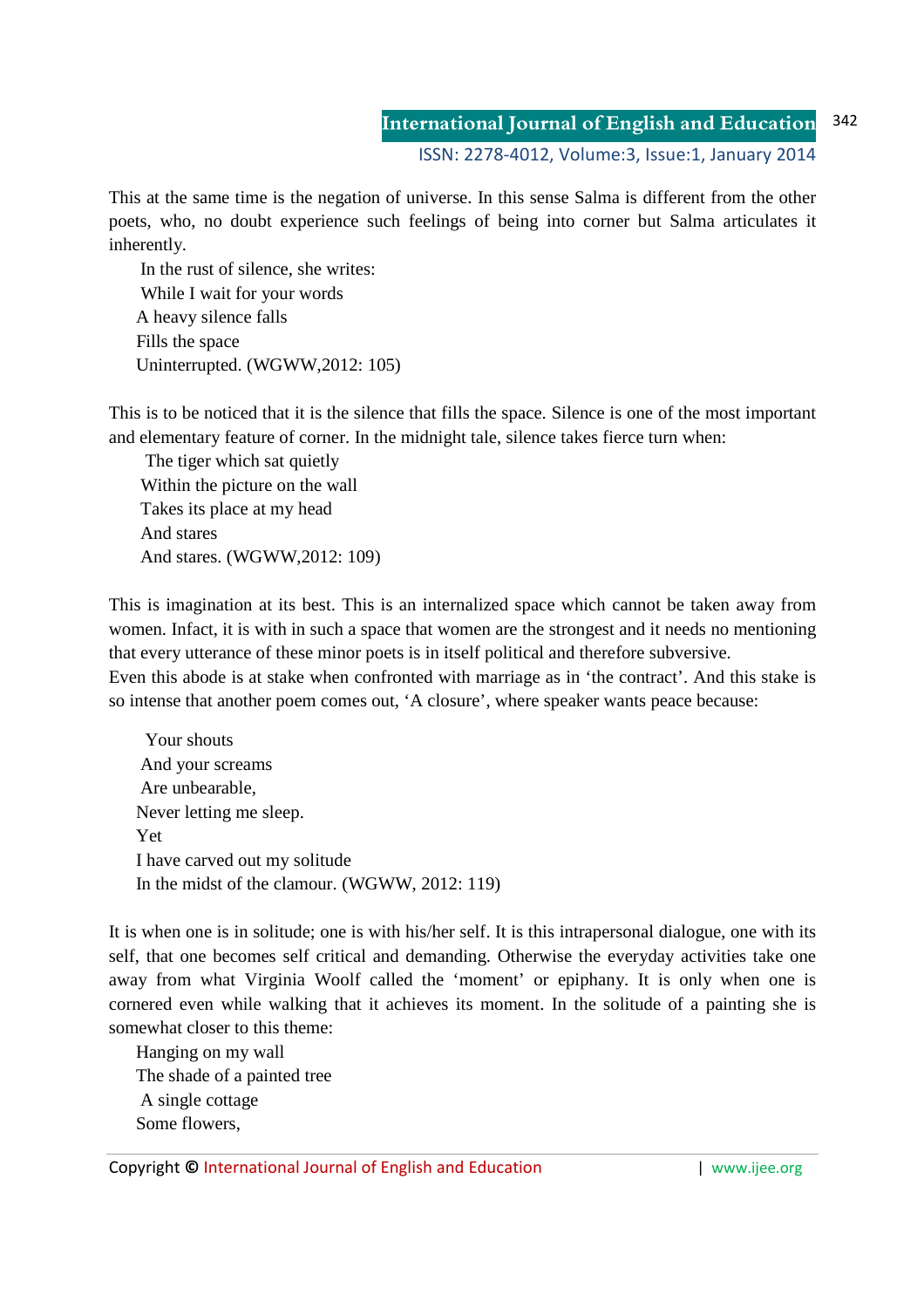A sky. My eyes rest on the flowers While my heart seeks The solitude Of the painted house. (WGWW, 2012: 115)

The notion of rest-ness, tranquility is very peculiar to the poetry of Salma. It suggests that someone tired of accusations. Accusations of subverting society norms, of not readily available for sex, of stepping out of home and if society cannot handle this then Salma and almost all the four poets have an option of seclusion.

I would like to conclude by suggesting that women poets in my presentation have provided wide range of experiences and approaches of feminism to society. Their subversion is not necessarily the shedding off of the society rather implicit in their outrageous poetry is the desire that they want to go hand in hand with men, with society. They know the importance of marriage, motherhood and society and by complaining against the husbands they are not accusing husbands but the one blinded by the uncompromising rituals of the society.

## **Notes and References**

- 1) Gayle Rubin, ' Thinking Sex: notes towards a radical theory of the Politics of Sexuality', in The Routledge Critical and Cultural Theory Reader, ed Neil Badmington and Julia Thomas, (New York: Routledge, 2012), pp 281-323
- 2) Chandra Talpade Mohanty, i.b.i.d, p 390.
- 3) The idea is based on Spivak's comment, "The distance between "the informant's world", her "own sense of the world she writes about," and that of the non-specialist feminist is so great that, paradoxically, pace the subtleties of reader-response theories, here the distinctions might easily be missed". Gayatri Chakraborty Spivak, 'French Feminism in an International Frame', in In other Worlds Essays in Cultural Politics, (London: Routledge, 1988), p 135
- 4) C.S. Lakshmi, Tradition and Modernity of Tamil Women Writers, Vol. 4, No. 9 (Apr., 1976), Social Scientist, www.jstor.org/stable/3516176, p 38
- 5) i.b.i.d, p 39
- 6) 'A Mother's List of Duties', 'Poems of Love and War: from the Eight Anthologies and the Ten Long Poems of Classical Tamil', trans. A.K. Ramanujan, (Delhi: Oxford University Press, 1985),p 185
- 7) 'Mother (2)', i.b.i.d, p 181
- 8) C.S. Lakshmi, 'Mother, Mother- Community and Mother Politics in Tamil Nadu', Vol. 25, No. 42/43 (Oct. 20-27, 1990), in Economic and Political Weekly, p WS 74
- 9) Quoted by Spivak in Gayatri Chakraborty Spivak, 'French Feminism in an International Frame', in In other Worlds Essays in Cultural Politics, (London: Routledge, 1988), p 136